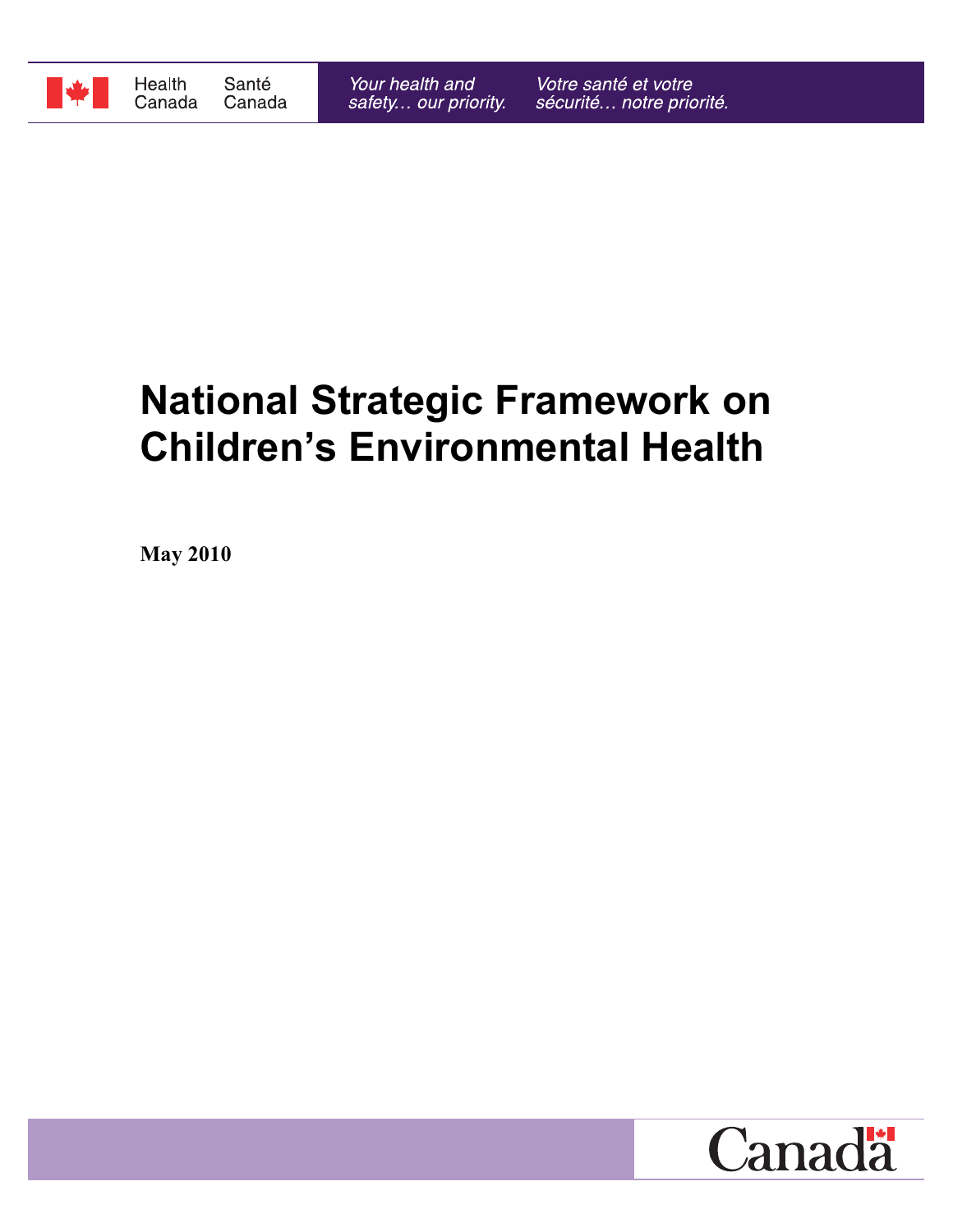# **PREFACE**

In 2003, the **Canadian Council of Ministers of the Environment** (CCME) called for the development of a set of principles of federal, provincial, and territorial collaboration on children's environment and health, as the basis for a collaborative agenda for children's environmental health.<sup>1</sup> The principles, jointly developed by the health and environment sectors, recognize that children require special protection and state that:

- Prevention of exposures is fundamental to protecting children's health;
- Best available science will play an integral role in the process of making decisions about children's environmental health;
- Children's vulnerabilities will be considered in developing environmental and health regulations, policies and standards; and
- Targeted environmental and health regulations, policies and standards may be required to protect children's health.

In response, the **Children's Task Group** (CTG) of the **Federal/Provincial/Territorial Committee on Health and the Environment** (F/P/T-CHE) has drafted this national Strategic Framework to provide guidance for action plans on children's environmental health. The elements of the Strategic Framework have been informed by discussions during the Canadian Partnership for Children's Health and the Environment (CPCHE) policy consultations in 2007–08. These consultations culminated in the *First Steps in Lifelong Health, a Vision and Strategy for Children's Health and Environment in Canada*. *2* The National Strategic Framework has also been informed by a large number of recent reports and papers on children's health and well-being (see Appendix 1).

The *National Strategic Framework on Children's Environmental Health* provides overall principles and goals. In general, the Strategic Framework can be applied by all sectors of society in Canada to protect children's health from environmental hazards according to identified needs and priorities. More specifically, it is intended that this Strategic Framework be used by jurisdictions in Canada to stimulate discussion and to facilitate focused action on current and future children's environmental health concerns. A glossary of terms used can be found in Appendix 2.

<sup>&</sup>lt;sup>1</sup> www.ccme.ca/assets/pdf/children\_principles\_e.pdf

 $2$  2008, see Appendix 1.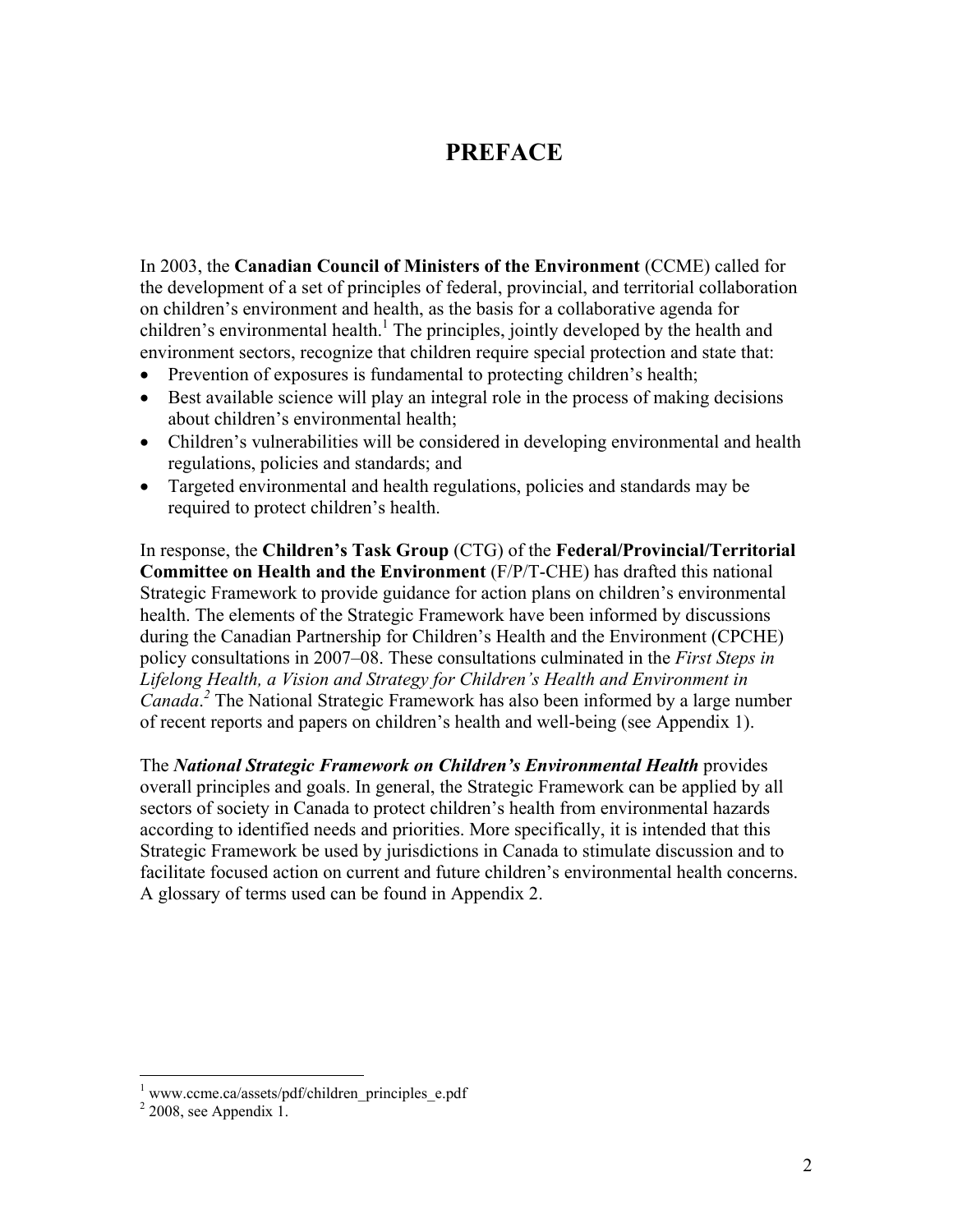# **TABLE OF CONTENTS**

| National Strategic Framework on Children's                                                                                                                |
|-----------------------------------------------------------------------------------------------------------------------------------------------------------|
|                                                                                                                                                           |
|                                                                                                                                                           |
| Appendix 1.<br><b>Recent Policy Documents, Assessments,</b><br><b>Action Plans and Strategies Related to</b><br>Children's Health and the Environment  15 |
| Appendix 2.                                                                                                                                               |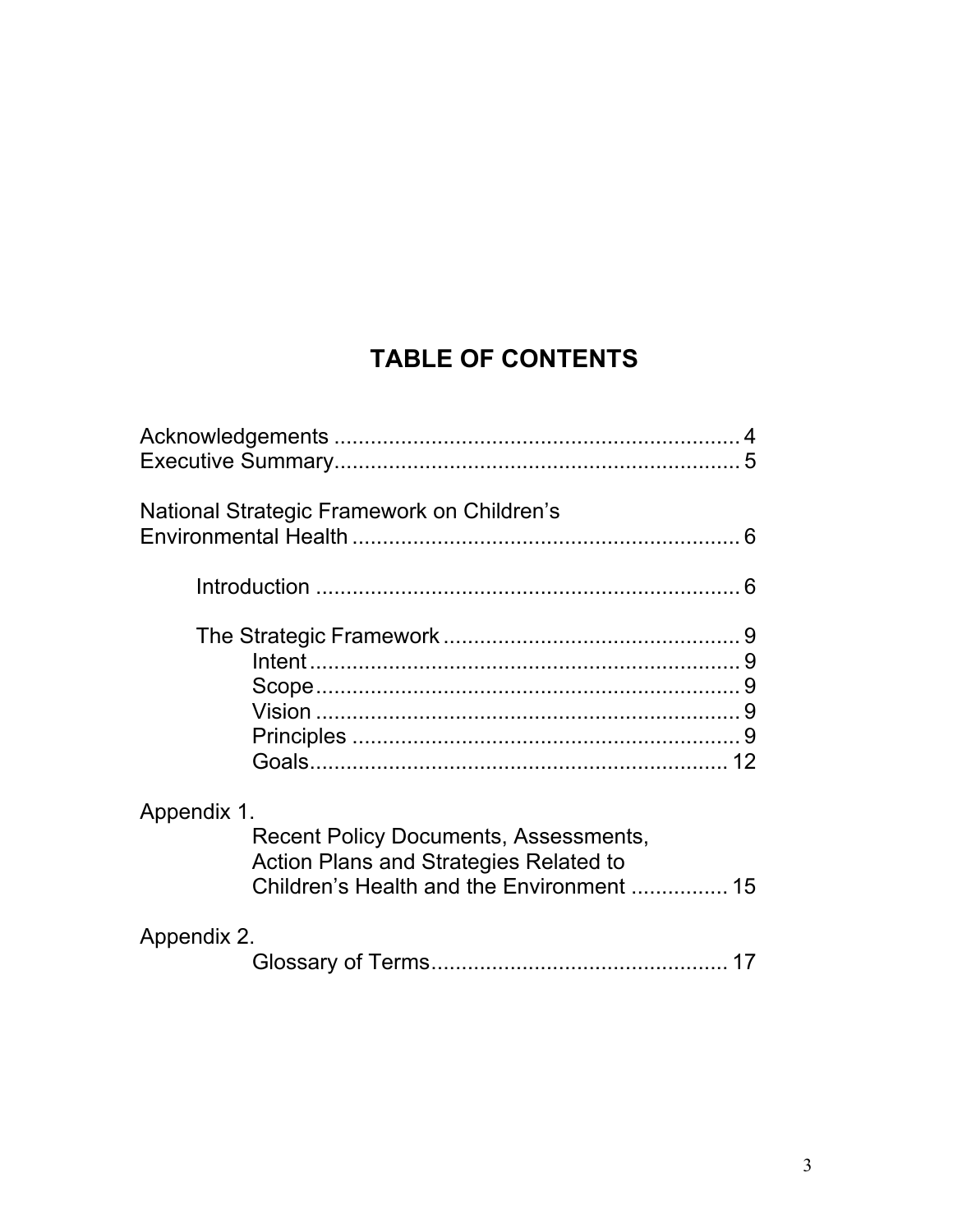# **Acknowledgements**

**Thanks and appreciation go out to the members of the Children's Task Group for their hard work and commitment to developing the Strategic** F**ramework as well as to the Committee on the Health and Environment for their guidance and input. The contribution of Andy Gilman and Beth Clarke of Sustainable Solutions Inc who facilitated discussions and prepared several drafts of this report is also acknowledged, with thanks.**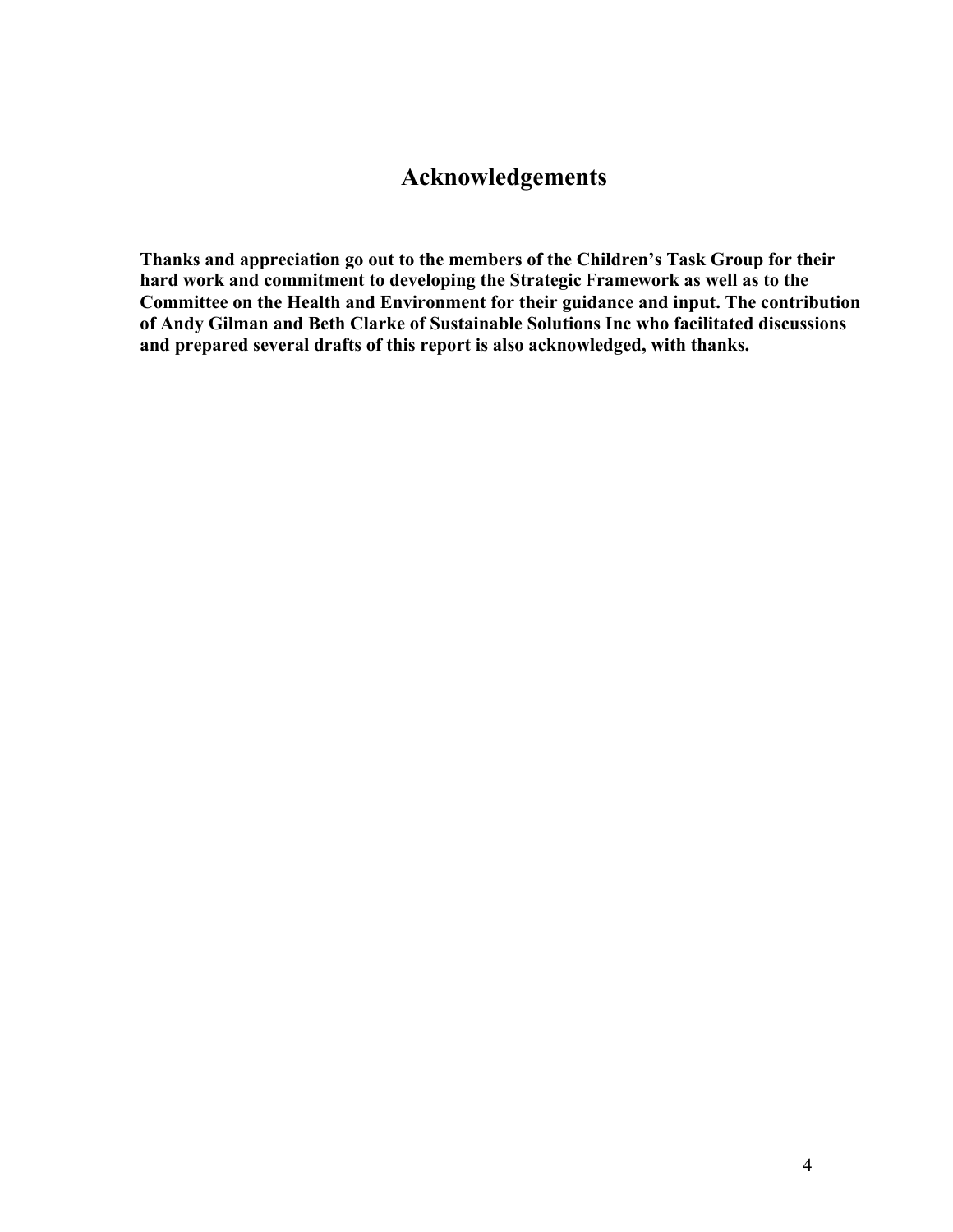# **EXECUTIVE SUMMARY**

Protecting the health and well being of children is a national and international priority. Governments and international agencies have all agreed that promoting healthy growth and development in children is the most sustainable approach by far for optimizing adult health and well being and for lowering health care costs.

In 2003, the Canadian Council of Ministers of the Environment (CCME) called for the establishment of a collaborative agenda for children's environmental health. In response, the Children's Task Group (CTG) of the Federal/Provincial/Territorial Committee on Health and the Environment (F/P/T-CHE) has drafted this national Strategic Framework to provide guidance for action plans on children's environmental health.

The development of the *National Strategic Framework on Children's Environmental Health* has been informed by a number of recent reports and papers on children's health and well-being. It can be applied by all sectors of Canadian society to protect children's health from environmental hazards according to identified needs and priorities. The Strategic Framework is intended to be of use by jurisdictions in Canada to stimulate discussion and to facilitate focused action on current and future children's environmental health concerns.

The Strategic Framework:

- The overall *intent* of this Strategic Framework is to provide the vision, principles and goals to guide the development of action plans for the protection of children living in Canada from exposure to environmental hazards.
- The *scope* of the Strategic Framework addresses the environmental health determinant as it applies to children but recognizes that other determinants of health such as genetics, socioeconomic status, and culture can have significant influence on the susceptibility of children to environmental exposures.
- The *vision* of this Strategic Framework is that all children in Canada live, learn, work and play in healthy environments.
- The Strategic Framework is built on nine *principles*: overall population health improvement; prevention and protection; evidence-based public policy; fostering collaboration; enhancing existing capacity; integration and utilization of information; public education and communication; sustainable development; and measuring success.
- The three major *goals* in this draft Strategic Framework are linked together to address risk assessment, risk management, and communication and capacity building issues and each goal identifies areas where focus could be placed.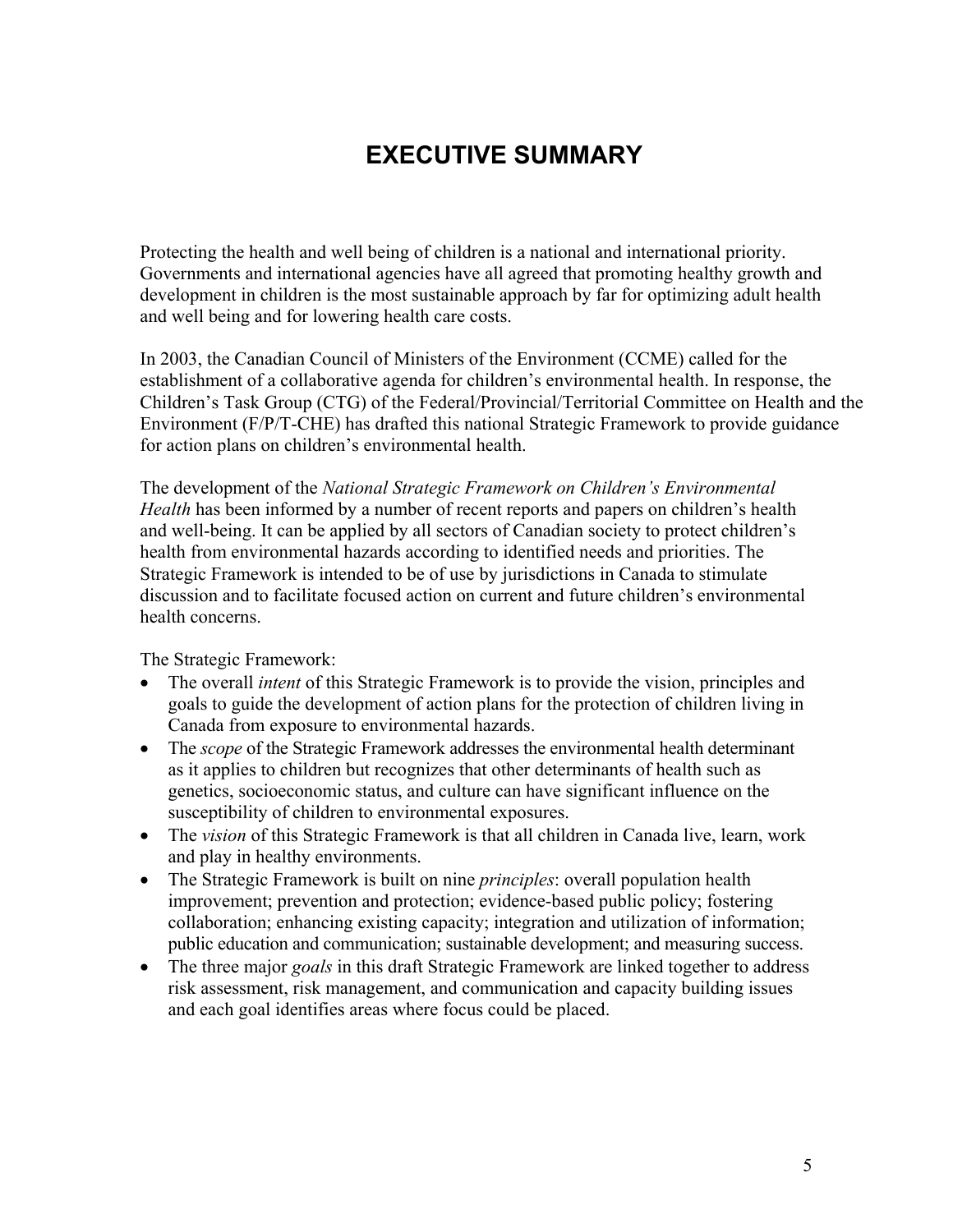# **National Strategic Framework on Children's Environmental Health**

# **1. INTRODUCTION**

Children, and the adults they become, are the most significant asset of any country. It is clear that protecting their health and well being is a national and international priority. Promoting healthy growth and development in children is the most sustainable approach by far for optimizing adult health and well being and for lowering health care costs. Protecting children from exposures to environmental hazards is one way to keep children healthy. Everyone has a role to play in reducing exposures to environmental hazards. For example:

- Parents and families provide a safe environment for their children at home and are the decision makers of what is best for their children;
- Care-givers in daycares, schools and other settings provide an environment free of hazards to the children in their care;
- Health-care professionals and scientists provide advice on how chemicals and other contaminants can affect children's health and how to avoid and treat significant exposures; and
- Governments, non-governmental organizations and the private sector all work together to support the development of legislation and policies which protect children from known and potential environmental hazards.

Protecting children from exposures to environmental hazards which may result in adverse child-health outcomes is a growing concern globally. In 1997, the G-8 Environment Ministers issued the *Miami Declaration on Children's Environmental Health*.<sup>3</sup> Its key components included:

- Children face significant threats to health from environmental hazards.
- Protection of human health is a fundamental objective of environmental policies to achieve sustainable development.
- Health and well-being of families depends on a clean and healthy environment.
- Children are particularly vulnerable to pollution.
- Environmental threats to children are aggravated by poverty.

The Environment Ministers reaffirmed their commitment and concern through the *Busan Pledge* in  $2009<sup>4</sup>$ 

Within a global context, Canadians enjoy a good quality environment, but identified risks to health remain. The World Health Organization has calculated that environmental

 $\overline{a}$ <sup>3</sup> Environment Leaders Summit of the Eight, Miami, Florida, May 5–6, 1997 Declaration, 1997. www.g8.utoronto.ca/environment/1997miami/children.html

<sup>&</sup>lt;sup>4</sup> www.who.int/phe/busan\_pledge.pdf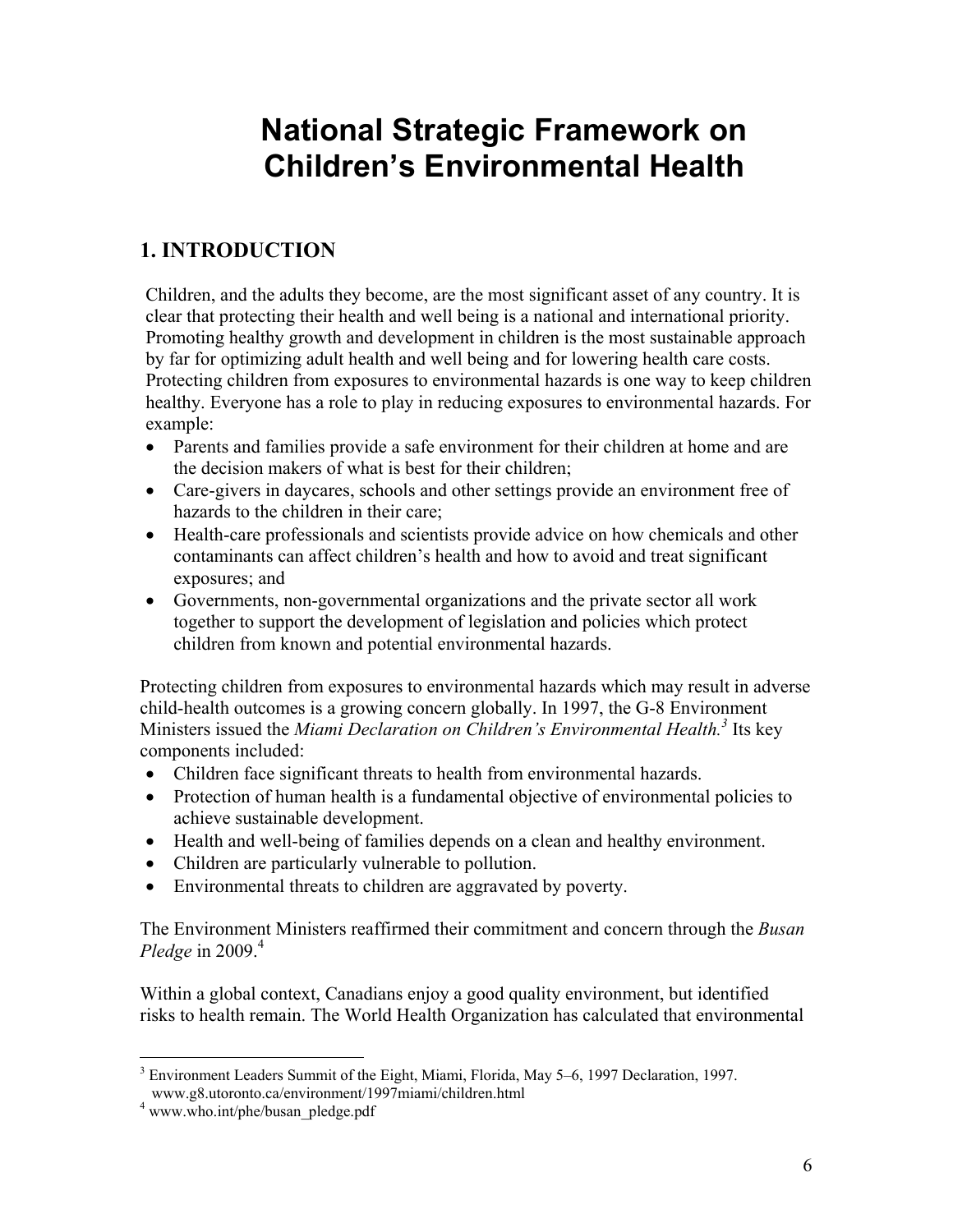factors are responsible for 13% of Canada's overall disease burden.<sup>5</sup> Recent and preliminary Canadian research estimates that pollution may contribute up to 25,000 premature deaths in Canada each year and could burden the health care system with several billion dollars in extra costs annually. <sup>6</sup> The environmental burden of disease, with its associated socioeconomic costs, can be reduced both by ensuring healthier environments and providing people with the information they need to protect themselves from harmful exposures.

While environmental hazards may potentially affect the health of all Canadians, children can be disproportionately affected. In 2000, the WHO estimated that the environmental burden of diseases (measured in disability adjusted life years or DALYs, see Appendix 2) for children 14 years old and under can be up to 13 times higher than for all other age groups combined.<sup>7</sup> In the European Region, the WHO has reported that one third of the total burden of disease for children 0–19 years old comes from air pollution, unsafe water, lead exposure and injuries.<sup>8</sup>

Children and youth make up almost one-quarter (23%) of the Canadian population (7.9 million Canadians age 19 or under) based on Statistics Canada projections for  $2009$ ,<sup>9</sup> and thus represent a large vulnerable sub-population. There is fairly universal agreement that children are more susceptible to environmental hazards for several reasons (see publications in Appendix 1), including:

- Developing physiology which opens windows of vulnerability at critical developmental stages, and may also affect their absorption, metabolism and elimination of toxic substances;
- Immune system development (suppressed by some persistent chemicals, improved by breast feeding, microbiological challenges specific to some diets and living conditions, etc.);
- Unique early life exposure pathways (e.g., trans-placental transfer, consumption of breast milk or formula, close-to-ground exposures, etc.);
- Greater exposures compared with adults because they eat, drink and breathe more in proportion to their body weight;
- Specific childhood behaviours (e.g., crawling hazards, hand-to-mouth actions, risk taking behaviours especially in male adolescents, etc.);
- Lack of awareness of and control over their own environmental risks to health (exposure to second hand smoke, parental occupational exposures, noise, heat, cold, radiation, microbiological hazards, etc.); and
- Lack of knowledge among parents, care-givers and health professionals about how to reduce specific environmental risks for children.

www.who.int/quantifying\_ehimpacts/national/countryprofile/canada.pdf

<sup>6</sup> Boyd and Genuis, 2008. The environmental burden of disease in Canada: Respiratory disease,

1

<sup>&</sup>lt;sup>5</sup> WHO, 2009. Country profiles of environmental burden of disease.

cardiovascular disease, cancer, and congenital affliction. Environmental Research 106(2) 240–249. 7

WHO, 2000. www.who.int/whr/2000/en/

<sup>&</sup>lt;sup>8</sup> WHO, 2004. www.who.int/quanitfying\_ehimpacts/publications/en/ebd8web.pdf

 $9$  Statistics Canada, 2009. www40.statcan.ca/l01/cst01/demo10a-eng.htm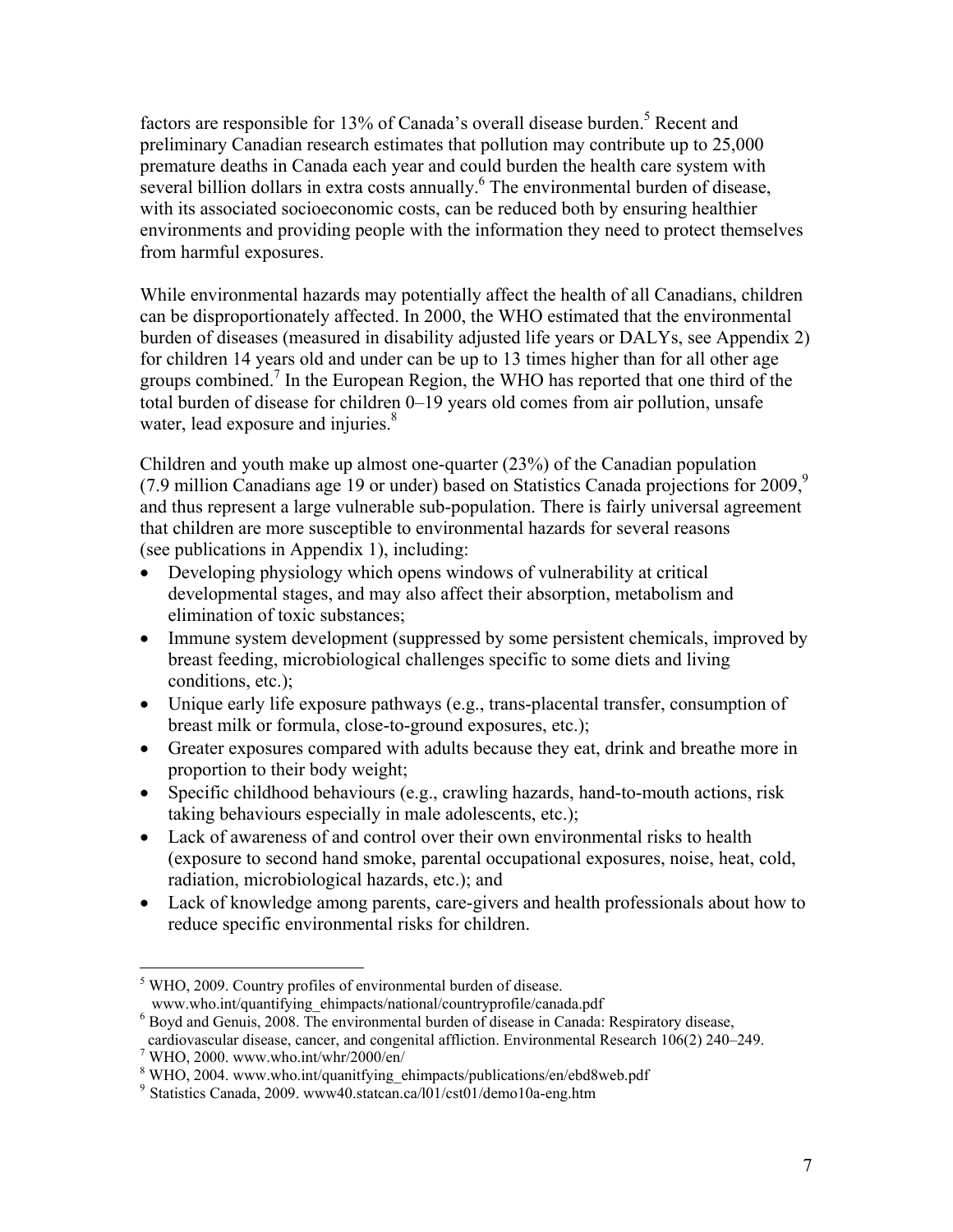Other determinants of health, as outlined in Appendix 2 can make children even more vulnerable to environmental hazards. For example, living in poverty is strongly related to the burden of environmentally attributable disease for all Canadians, and even more so for children. Poverty is often associated with poor nutrition, poor or crowded housing, less education, less access to health care, poorer quality local environments, less than adequate nurture, more substance abuse, etc. Children in some Aboriginal communities, others who are newcomers to Canada and still others living in dense urban centres are potentially more vulnerable to exposure to environmental hazards.

As in other countries, Canadian groups and agencies have been working diligently to address children's environmental health issues by undertaking research, bringing about policy and regulatory changes and improving education. While there has been a tremendous effort to protect children's health from environmental hazards, there is still a need for all stakeholders to work together to strengthen protection of children's health from environmental hazards in Canada.

The development of this Strategic Framework was informed by the work of national and international groups such as the Canadian Partnership for Children's Health and the Environment (CPCHE). This Strategic Framework provides an overall vision, principles and goals which can be applied by all sectors of Canadian society to protect children's health from environmental hazards according to identified needs and priorities. The Strategic Framework is intended to be of use by jurisdictions in Canada to stimulate discussion and to facilitate focused action on current and future children's environmental health concerns. Although the Strategic Framework was developed by governments it may be useful for other sectors.

In developing this Strategic Framework the CTG took into account the progress already made, the work being currently done and the challenges still to be faced. In addition, an extensive but not exhaustive literature review was carried out (see Appendix 1). Terms used in this Strategic Framework are described in more detail in Appendix 2.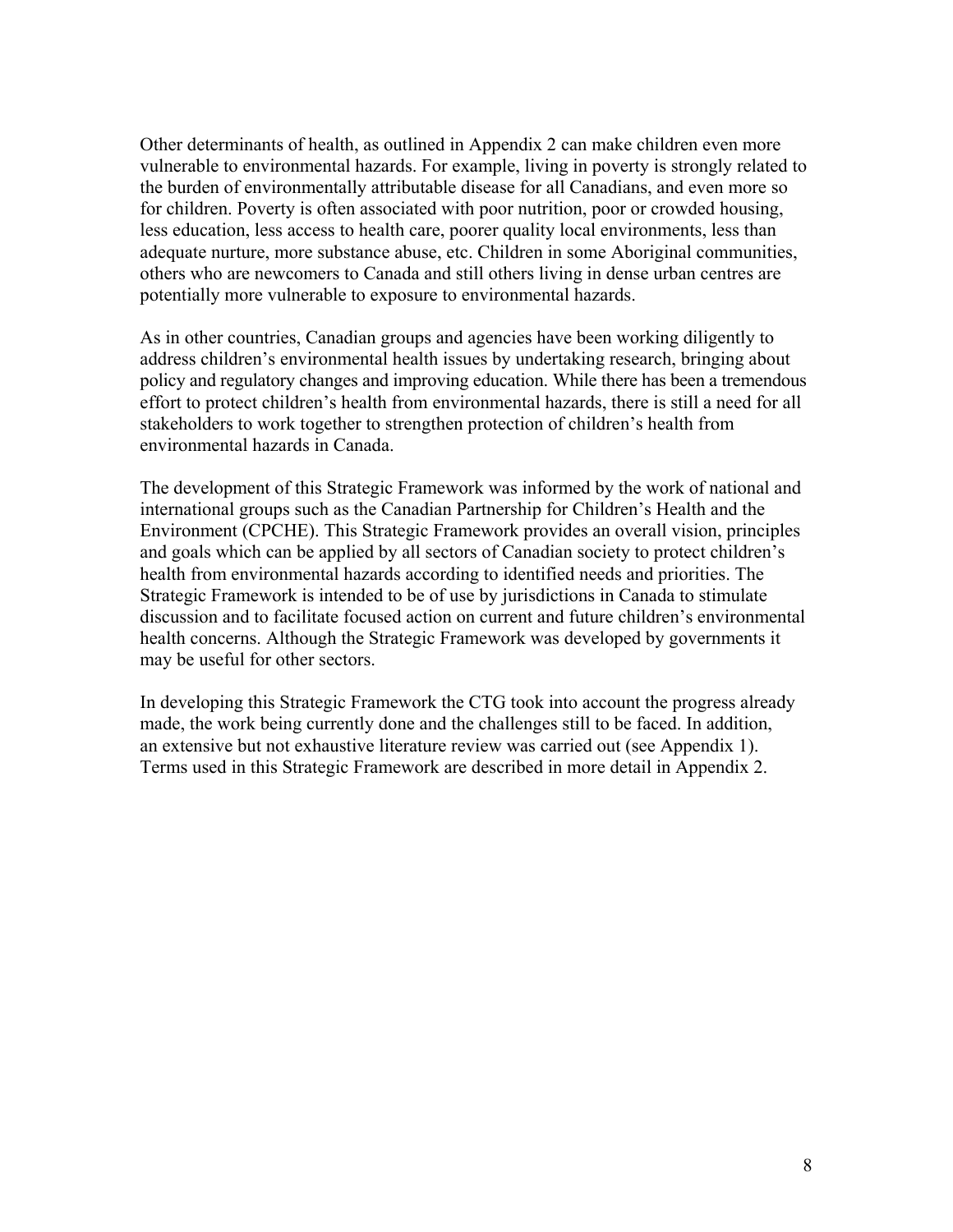### **2. THE STRATEGIC FRAMEWORK**

#### **2.1 INTENT**

The overall **Intent** of this Strategic Framework is to provide the vision, principles and goals to guide:

 *The development of action plans for the protection of children living in Canada from exposure to environmental hazards.*

#### **2.2 SCOPE**

The **Scope** of this Strategic Framework includes:

- *Chemical, biological and physical hazards in the environment;*
- *Preconception, prenatal and childhood exposures;*
- *Exposures through air, water, soil/dust, food, consumer products, and other aspects of the physical environment in which the child lives;*
- *Health outcomes during childhood and during adulthood that result from (or may result from) known or suspected childhood exposures.*

This **Scope** recognizes that other determinants of health (see Appendix 2) such as genetics, socioeconomic status, and culture may have significant influence on the susceptibility of children to environmental exposures. This Strategic Framework focuses on the 'environmental health' determinant and will not identify strategies to address the root causes of these other determinants or to reduce their sources of risk. Inclusion of overall social determinants must be part of a larger effort on the protecting the health of children living in Canada.

#### **2.3 VISION**

The V**ision** of this Strategic Framework is that:

*All children in Canada live, learn, work and play in healthy environments.*

#### **2.4 PRINCIPLES**

This Strategic Framework is built on the following **Principles**:

#### *2.4.1 Overall Population Health Improvement*

#### **Actions taken to reduce harmful environmental exposures will improve the health of children and the general population.**

 The special vulnerability of children increases their risk of harm from environmental exposures. As child health is a determinant of adult health, efforts to protect the health of children contribute to the maintenance and improvement of adult health in Canada, as well as the health of future generations. In short, healthy children become healthy adults.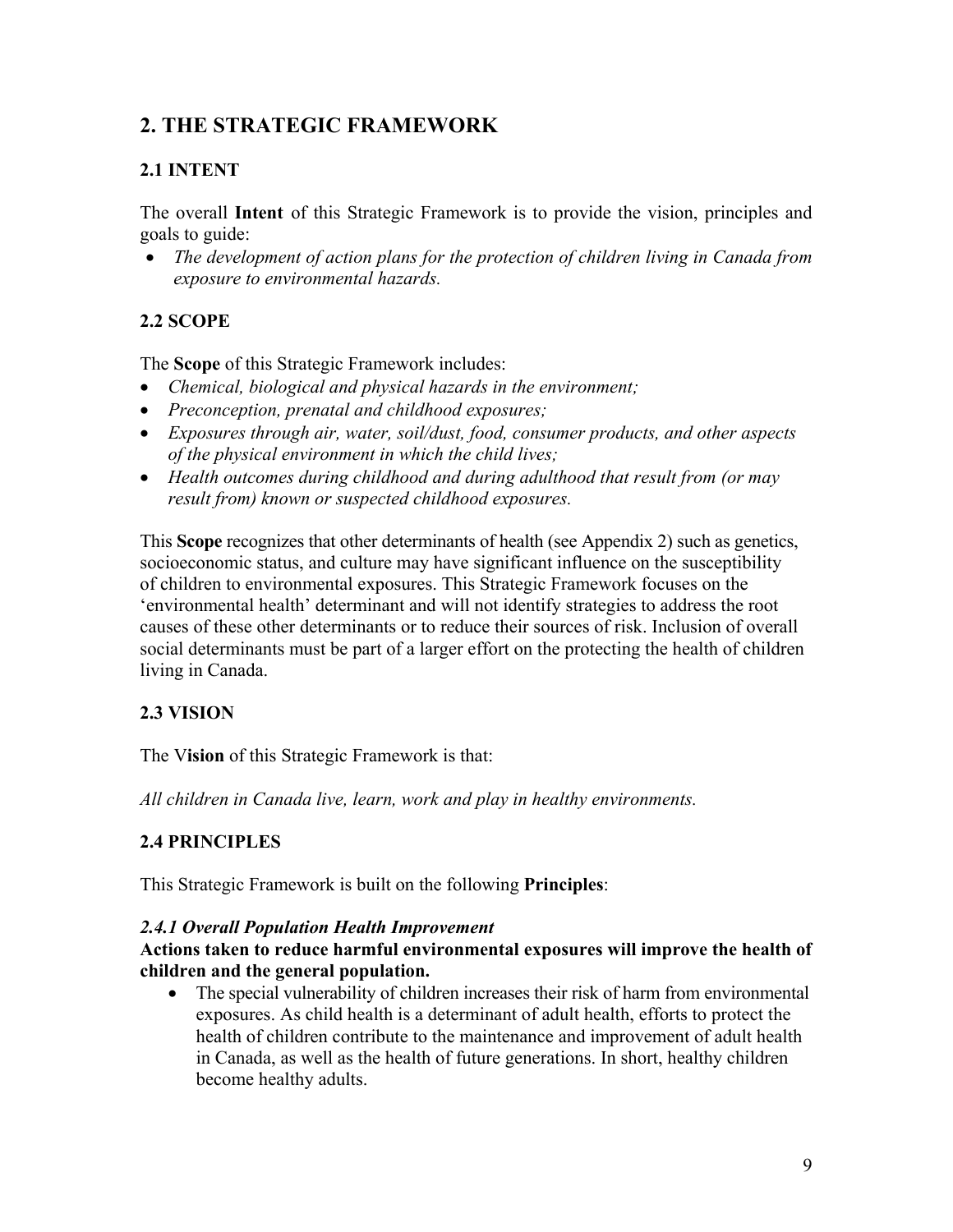#### *2.4.2 Promotion, Prevention and Protection*

**It is easier and less expensive to prevent or minimize harmful environmental exposures which may lead to adverse outcomes, rather than to identify treatment strategies after children have been exposed or adversely affected.**

 This principle follows from the old adage that "an ounce of prevention is worth a pound of cure". By improving health outcomes in children across Canada, collaborative efforts will also reduce the economic and social costs of common chronic diseases and conditions associated with the environment such as respiratory diseases, cancer as well as developmental and neurobehavioral disorders.

#### *2.4.3 Evidence-based Public Policy*

**Policy and communication must be built on good science, and to be effective, they must grasp the significance of the latest science and address emerging children's health issues.**

 Good science is foundational to good policy development and communication activities. Policy needs to recognize that new or emerging exposures can occur rapidly as our world changes. Some of these changing exposures may affect the most vulnerable sub-groups of children first or with greater impacts (e.g., contaminant levels in the traditional food of Inuit). In addition, population dynamics and geography may result in new vulnerable populations of children not previously considered at risk from these new environmental exposures. Strengthening public policy, assessment and regulations in the area of children's environmental health and 'grounding' it to the science we have, is essential to success.

#### *2.4.4 Fostering Collaboration*

**Collaboration and communication among all stakeholders is essential because maintaining and improving the status of children's environmental health in Canada is a responsibility shared by all.**

• Collaboration does not just happen; it is developed and shaped by many players working together for a common interest. Collaboration increases capacity through knowledge sharing and pooling of resources, reduces duplication, supports consistency and standards, and enhances cost-effectiveness of interventions. A broad-based and collaborative Strategic Framework better positions Canada to link with related initiatives both within the country and on the international stage.

#### *2.4.5 Enhancing Existing Capacity*

**The most successful approaches to children's environmental health issues in Canada will be based on adding value to the existing foundation of work completed and underway.** 

 A significant number of programs, initiatives, and activities related to children's health and the environment are already underway in Canada. Building on the knowledge base, the current activities and successes in Canada and internationally will be cost effective and strategic; it will increase Canadian expertise and capacity for action on children's environmental health.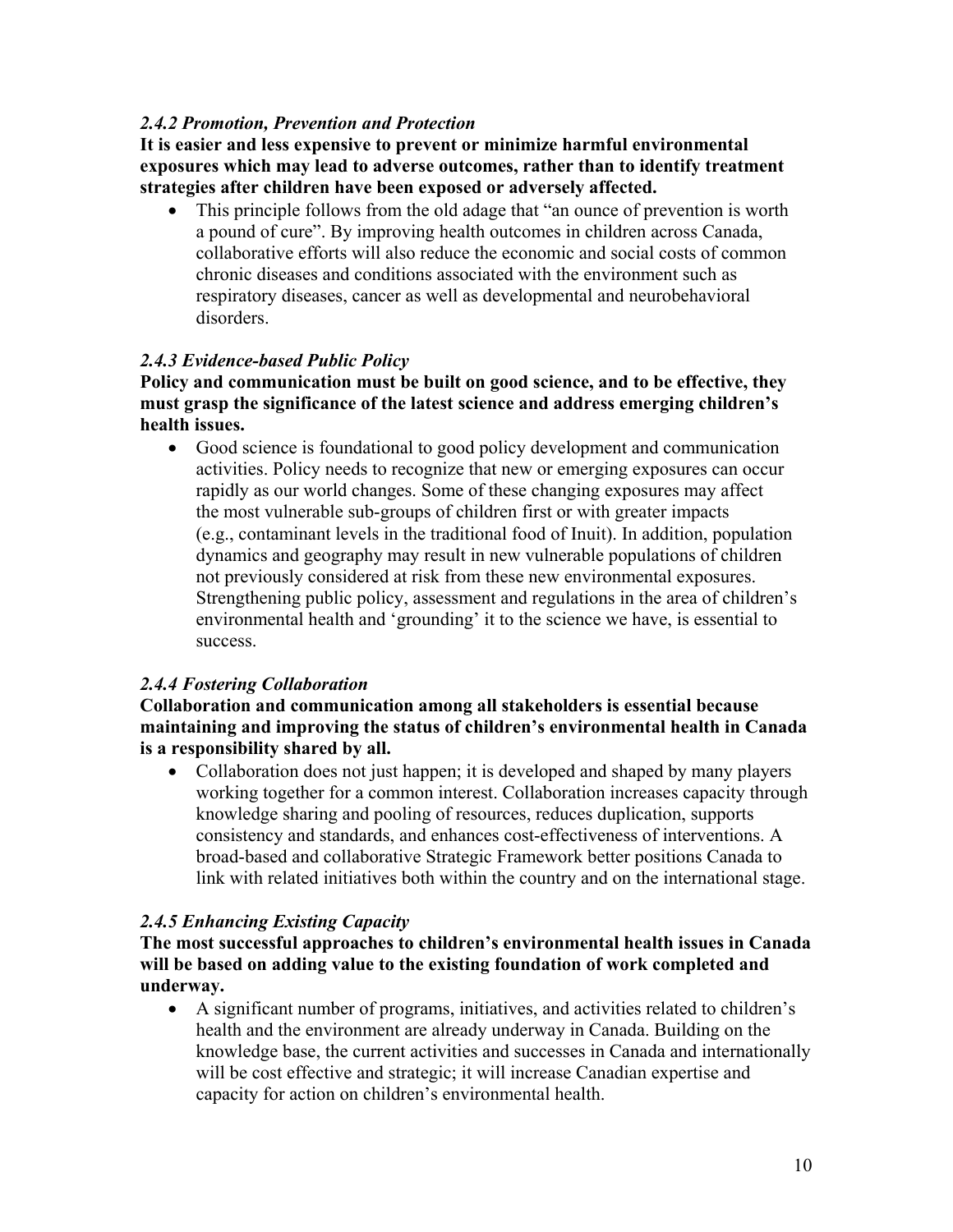#### *2.4.6 Integration and Utilization of Information*

**Integration of a broad spectrum of information related to environmental exposures, hazards and health outcomes is essential for a better understanding of the relationships between the health of children and environmental hazards.** 

 Children's environmental health issues are complex and interconnected with a range of other determinants of health. Children will be affected as the world is influenced by known and emerging environmental hazards. Addressing these issues will require collaborative efforts of multiple disciplines, communities and cultures working locally, nationally and globally. Children's environmental health issues will also require that we work collectively for a common goal and share a large amount of up-to-date information from many sources including those which can establish linkages between human, animal and ecosystem health.

#### *2.4.7. Public Education and Communication*

**Focused and continuous education and communication are necessary to raise awareness about environmental hazards and to foster actions that may be taken to prevent harm and promote children's health.** 

 Education and awareness-raising needs to be based on the transfer of knowledge from the latest science findings into comprehensible public information. Communication involves multiple individuals and groups sharing information and ideas and listening to each other. Communicating information and providing ongoing education on the risks to children's health posed by exposures to environmental hazards is critical if parents/care givers and youth are to be involved in reducing children's and youth's exposure to environmental hazards.

#### *2.4.8 Consideration of Other Determinants of Health*

**Approaches to addressing children's environmental health issues must take into account social, cultural, and economic considerations to reduce health inequities.** 

 Actions taken to resolve children's environmental health issues must be based on the principles of sustainable development. They must consider all factors including social economic and environmental aspects and be respectful of culture.

#### *2.4.9 Measuring Success*

**The success of Canada's initiatives to prevent/reduce harm to children's health from environmental exposures needs to be measurable whenever possible.** 

• Public policy and public health initiatives can have varying degrees of success and may need to be re-considered from time-to-time based on evaluation of outcomes. The collection of health statistics and regular publication of information will enable an evaluation of the effectiveness of policies and initiatives related to children's environmental health.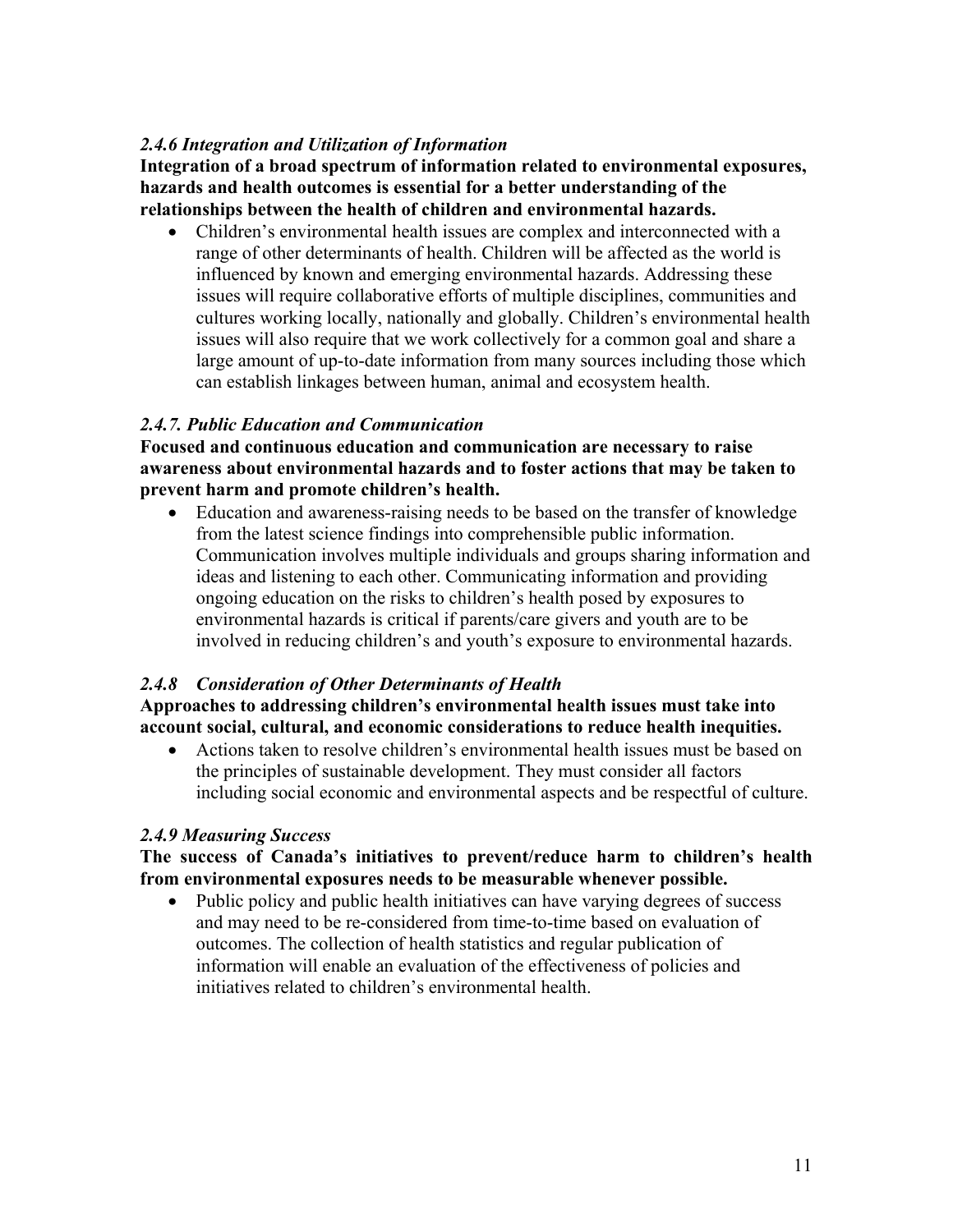#### **2.5 GOALS**

The three major **Goals** in this draft Strategic Framework are linked together to address risk assessment, risk management, and risk communication and capacity building issues (see Figure 1). The three major goals have a number of areas of focus as shown below. All Strategic Framework goals and their focus areas are designed to contribute to the **Vision** of the Strategic Framework, address the **Intent** and to satisfy the **Principles** outlined above.

#### **Figure 1: National Child Health and Environment Strategic Framework**

*Vision:* **All children in Canada live, learn, work and play in healthy environments.** 

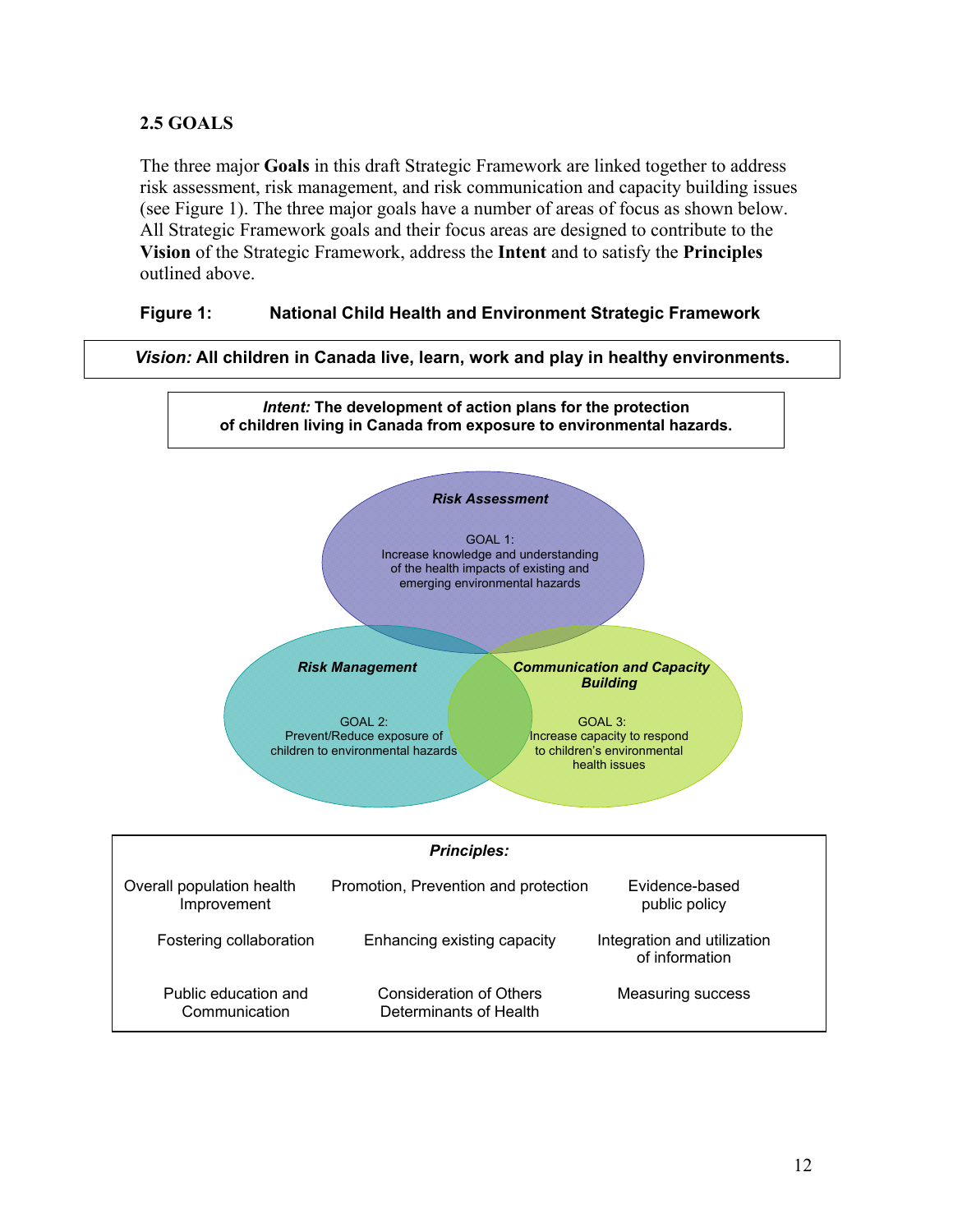#### **GOAL 1. Risk Assessment: Increase knowledge and understanding of the health impacts of existing and emerging environmental hazards for children**

#### **Some areas of focus include:**

- Identifying vulnerable sub-populations of children in Canada most likely to be affected by environmental hazards (e.g., children living on First Nations reserves; Aboriginal children including Inuit; children living in low income households; children living in dense urban centres; new Canadians; etc.).
- Identifying priority emerging or new environmental hazards (e.g., agents or substances which may affect children disproportionately; heightened exposures resulting from climate change; previously undetected or poorly characterized substances or agents; etc.).
- Establishing and supporting a research agenda on children's environmental health (research gaps/needs; monitoring priorities/frequency; key environmental health indicators for children; causal relationships between environmental exposures and children's health; support for collaborative and interdisciplinary studies; specimen banking; data banking; data reporting; etc.).
- Reporting on indicators of children's environmental health for both the general population of children and vulnerable sub-populations of children (quantitative trend information related to levels/amount of exposure; exposure estimates for children indoors, outdoors, prenatal, postnatal, different ages; regular and frequent reporting timelines; prompt publication of data; communication of key findings to policy makers; etc.).
- Increasing understanding of the environmental burden of illness in children living in Canada including the economic and social costs*.*
- Understanding the relationship between environmental exposures and other determinants of health.

#### **GOAL 2. Risk Management: Prevent/Reduce exposure of children to environmental hazards**

#### **Some areas of focus include:**

- Identifying priority risks to child health related to exposure to environmental hazards (e.g., metals such as mercury and lead; persistent chemical pollutants; endocrine disrupting substances; indoor and outdoor air pollutants such as particulates, dust and moulds; microbiological agents; etc.).
- Identifying priority sources of risks to child health in the physical environments where children live, learn, work and play (e.g., exposures in the home and at school; overcrowded homes; contaminated play spaces; lack of safe local parks or recreation paths for exercise; etc.).
- Including children's environmental health considerations in all risk evaluations and policy development (e.g., incorporating children's vulnerabilities in all risk assessment; risk management and health impact assessment methodologies; children's exposure guidelines; exposure monitoring activities directed at children's health; etc.).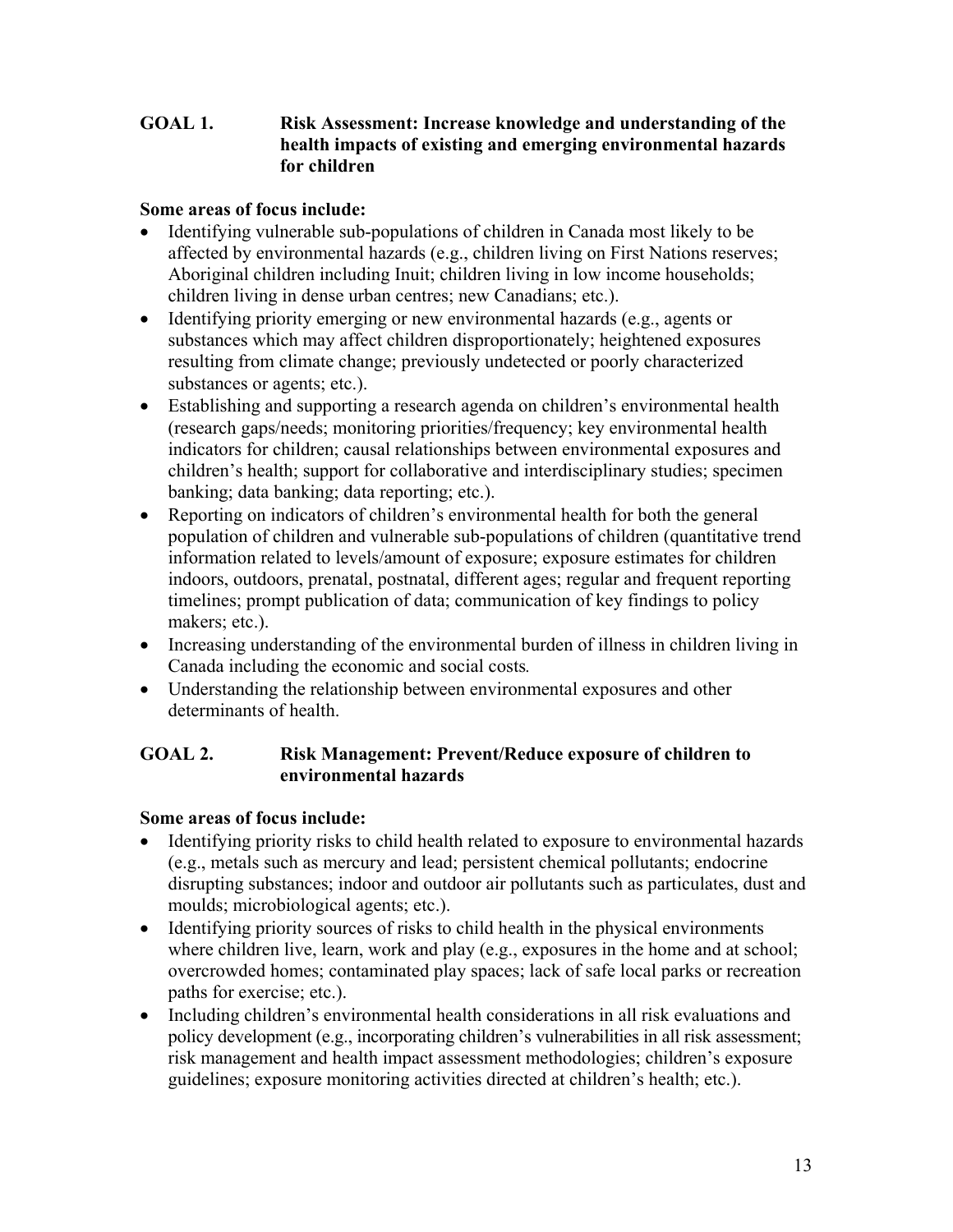#### **GOAL 3. Communication and Capacity Building: Increase capacity to respond to children's environmental health issues**

#### **Some areas of focus include:**

- Enhancing communication and coordination between/among stakeholders in Canada to facilitate more expertise and capacity on children's environmental health issues (e.g., websites; inter-disciplinary conferences; internships; staff exchanges; etc.).
- Understanding the decisions made by caregivers that affect children's health.
- Increasing stakeholders' capacity to address environmental risks to child health (e.g., health professionals; educational institutions; communities; etc.).
- Reaching-out and providing advice to Canadians on how they can reduce children's exposure to environmental hazards (information dissemination to caregivers at home, in daycares, and at school; community outreach; addressing risk taking behaviours in adolescents; etc.).
- Establishing effective systems and networks of surveillance to monitor the short- and long-term impacts of environmental exposures (including occupational exposures which are transferred into the home or may affect reproductive health) on the health of pregnant women and children.
- Providing support for communities which takes account of environmental and socioeconomic determinants of health (e.g., understanding social determinants and how they interact with environmental exposures; policy advocacy which addresses both social and environmental exposures; how the workplace affects environmental determinants; community development and action; etc.).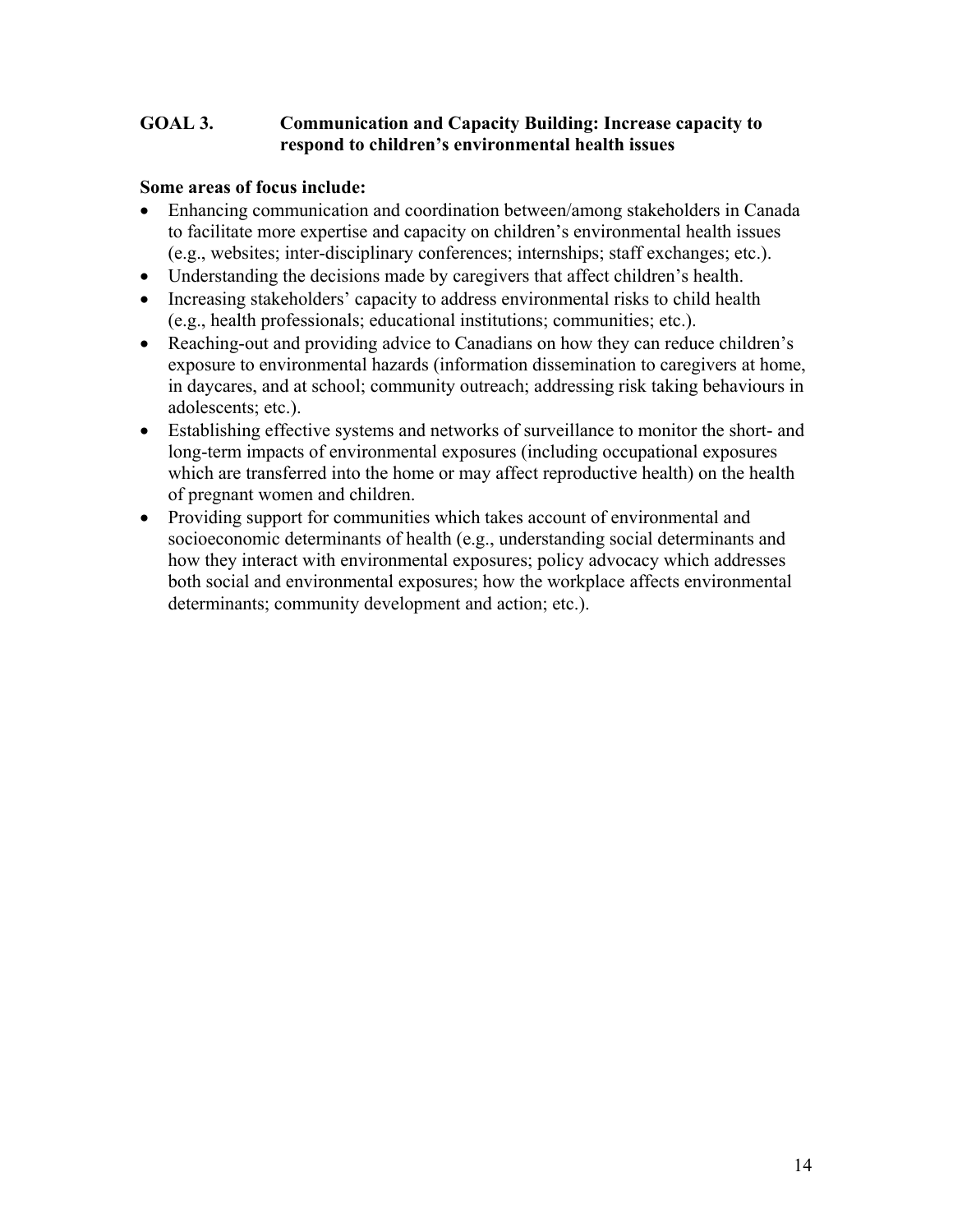### **APPENDIX 1. RECENT POLICY DOCUMENTS, ASSESSMENTS, ACTION PLANS AND STRATEGIES RELATED TO CHILDREN'S HEALTH AND THE ENVIRONMENT**

NOTE: This list is not an all inclusive list; however, it is indicative of recent and informative coverage of children's environmental health issues.

#### **North America**

2009. Through the Eyes of a Child: First Nation Children's Environmental Health. Union of Ontario Indians, Anishinabek Health Secretariat.

2009. Background Paper on Children's Environmental Health Research in Canada. Contract Report, E. Phipps, Health Canada.

2008. Lead, Mercury and Cadmium Levels in Canadians. Statistics Canada, Ottawa.

2008. CPCHE Vision and Strategy for CHE in Canada. Canadian Partnership for Children's Health and the Environment.

2008. Final Report of the CPCHE/ Pollution Probe National Policy Consultation on Children's Health and Environment. Canadian Partnership for Children's Health and the Environment and Pollution Probe.

2007. (draft) A National Child Health and Environment Strategy for Canada. Children's Task Group, Committee on Environment and Health, Canadian Council of Environment Ministers.

2007. Reaching for the Top: a report by the Advisor on Healthy Children and Youth. K.K Leitch. 2007. Prescription for a Healthy Canada: Towards a National Environmental Health Strategy.

David Boyd, Suzuki Foundation, Canada.

2007. A Father's Day Report – Men, Boys and Environmental Health Threats. Canadian Partnership for Children's Health and the Environment and Pollution Probe.

2006. Toxic Chemicals and Children's Health in North America. North American Commission for Environmental Cooperation, Montreal.

2006. The Air We Breathe: An International Comparison of Air Quality Standards and Guidelines. Suzuki Foundation, Canada.

2006. Protecting Our Future: How Selected OECD Countries Govern Environmental Health Threats to Children. Contract Report, V. Armstrong, Health Canada, Ottawa.

2006. Children's Health and the Environment in North America: A First Report on Available Indicators and Measures. Environment Canada and Health Canada, Ottawa.

2006. First Report on Available Indicators and Measures. North American Commission for Environmental Cooperation, Montreal.

2006. Health Policy Approaches to Children's Environmental Health. Contract Report, D. Krewski, Health Canada, Ottawa.

2006. Governance Instruments and Child Health: Informing Canadian Policy. Spady, Health Canada, Ottawa

2005. Environmental Threats to Children: Understanding the risks, enabling prevention. City of Toronto Public Health

2005. Child Health and the Environment: A Primer. Canadian Partnership for Children's Health and the Environment.

2003. Child Health and Environment. D. Wigle, Oxford University Press, New York.

2002. Status Report on the Implementation of the Declaration of the Environment Leaders of the Eight on Children's Environmental Health (1997). Environment Canada, Ottawa.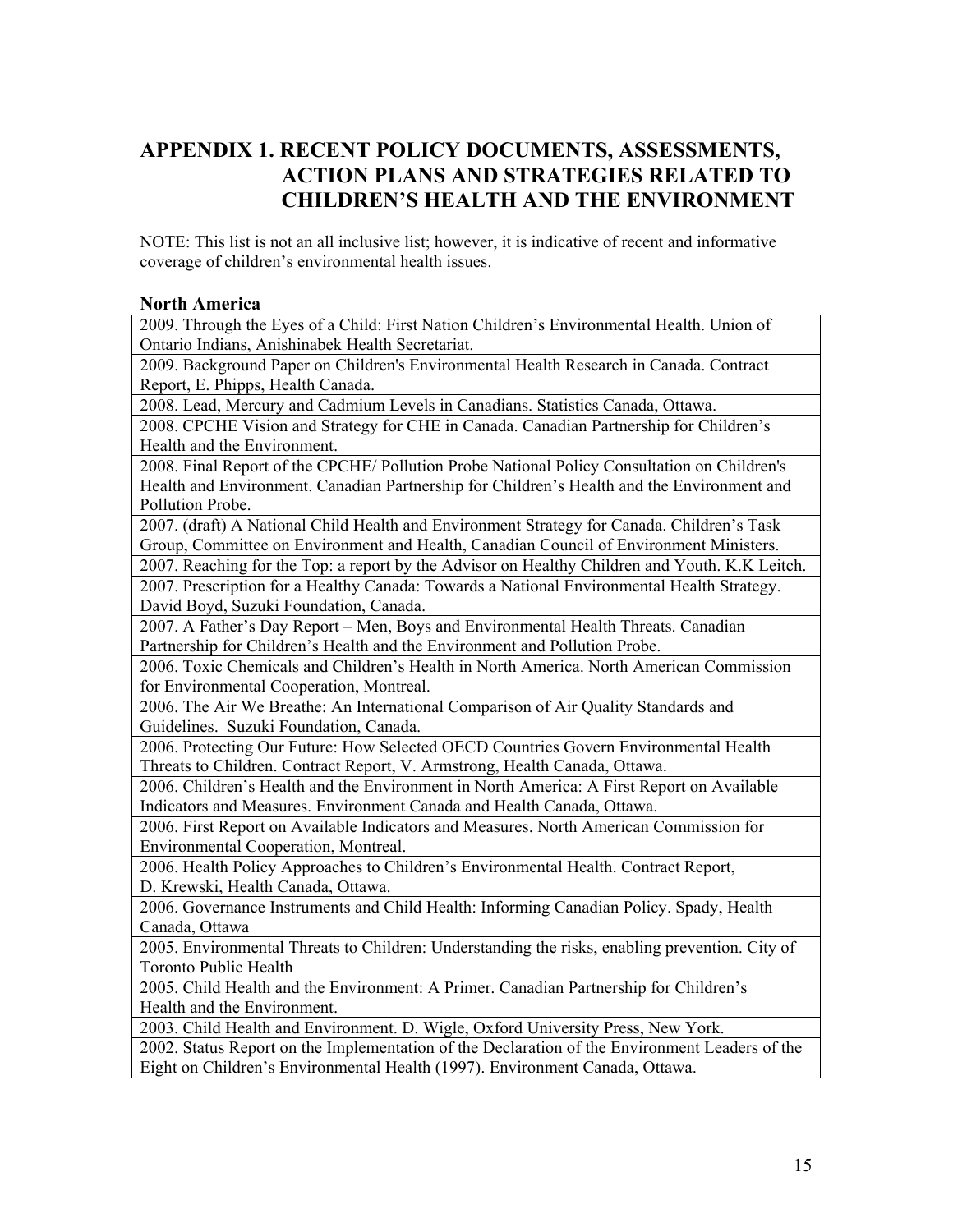2002. Cooperative Agenda for Children's Health and Environment in North America. North American Commission for Environmental Cooperation, Montreal.

2000. Children's Health Project: Environmental Standard Setting and Children's Health. Canadian Environmental Law Association and OCFP.

2000. Health of Canada's Children (Third Edition). Canadian Institute for Child Health, Ottawa 2000. Our Children, Our Health: Towards a Federal Agenda on Children's Environmental

Health – Workshop Report. 5NR Working Group, Government of Canada, Ottawa.

1999. Airborne Pollutants and Human Health.

Date Unknown. Environmental Contaminants: Evaluating the Impacts on Aboriginal Children and Elders.

#### **Other International**

2009. Children's Environment and Health Strategy for the UK. Health Protection Agency, United Kingdom.

2005. Children's health and the environment: A global perspective. World Health Organization, Geneva.

2004. Healthy Environments for Children Alliance: Framework for Action. World Health Organization, Geneva.

2004. Children's Environmental Health Action Plan for Europe (CEHAPE). World Health Organization Regional Office for Europe, Copenhagen, DK.

1997. Miami Declaration of the Environment Leaders of the Eight on Children's Environmental Health.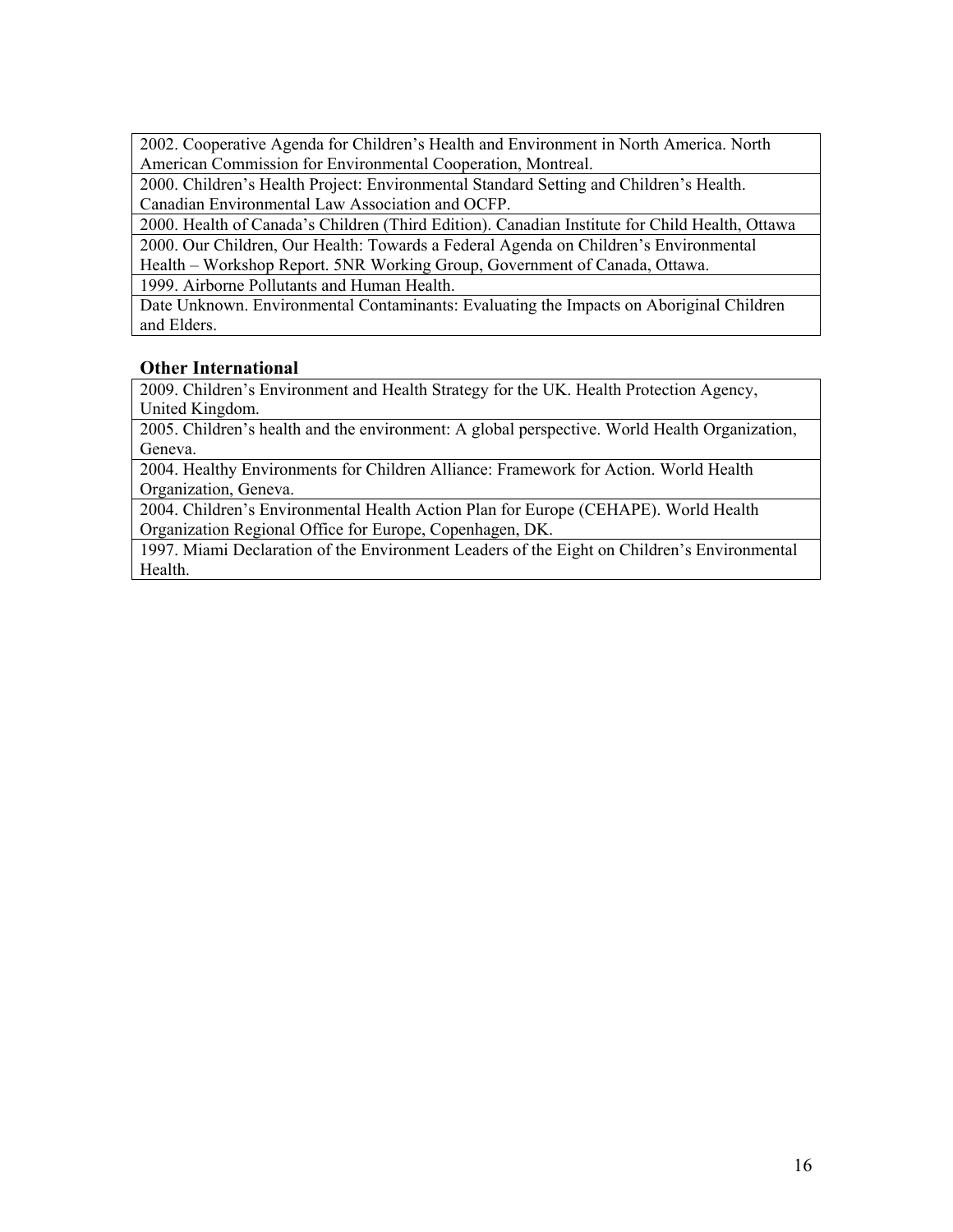### **APPENDIX 2. GLOSSARY OF TERMS**

The following terms appear in the National Strategic Framework on Children's Environmental Health.

#### *Children*

The term "children" includes the period from **conception up to 19 years of age**.<sup>10</sup> It also includes the **preconception period** in that parental exposure to environmental hazards can significantly affect pregnancy and child health outcomes. This definition recognizes the specific exposures and susceptibility of each of the following developmental stages:

- Preconception: Parental exposure prior to conception can have a major impact on paternal and maternal reproductive health (i.e., ionising radiation) as well as pregnancy outcome. Several persistent contaminants can be stored in the mother's body and later mobilized during pregnancy to affect the fetus (i.e., through placental transfer) and the newborn (i.e., during breastfeeding). Paternal exposures can also affect the offspring.
- Embryonic and fetal period: A period of rapid cell growth during which environmental exposures can cause permanent cell damage, congenital anomalies, and influence the development of cancer later in life. Many organic chemical and metallic environmental contaminants cross the placenta and reach the fetus (i.e., PCBs, DDT, lead, mercury).
- Neonatal period  $(0-1 \text{ year old})$ : Organs and tissues undergo rapid growth during the first year of life. The gastrointestinal tract and skin are highly permeable (exposures occur through ingestion of breast milk and formula and dermal contact with substances).
- **Preschool age (1–4 years old):** Lung growth and development are very rapid and in comparison to adults there is still a markedly greater rate of respiration and caloric intake per kilogram of body weight, as well as, more hand-to-mouth behaviour and often more limited diets.
- School-age  $(4-11 \text{ years of age})$ : Lung growth and development remain rapid and rates of respiration and caloric intake per kilogram of body weight continue to be greater than adult rates. Exposures may occur in daycares and schools (e.g., chemical use in schools, diesel fuelled school buses).
- Adolescence  $(11-19$  years of age): Lung growth and development, rapid growth in the viscera, skeleton and muscles, and development and differentiation of reproductive system continue. Maturation of a number of systems and organs, including the brain, takes place. Risk taking behaviour rises as do some occupational exposures.<sup>11</sup>

#### *Children's Environmental Health*

 $\overline{a}$ 

Children's environmental health is defined by those aspects of child health that are determined by the **physical environment**. Children's environmental health recognizes that children are at greater risk from some **environmental hazards** than adults because of their physical size, immature organs, physiology, behaviour and lack of knowledge. It also refers to the theory and practice of assessing, correcting, controlling and preventing exposures to those hazards in the physical environment that can potentially affect adversely the health of present and future generations. Addressing children's environmental health also includes the recognition that child health is a determinant of adult health, and that environmental exposures early in life (childhood years) may result in adverse health outcomes later in life (adult years). Lifetime health

 $10$  "up to 19 years of age" is the most commonly used definition of a child for health statistics in Canada.

<sup>&</sup>lt;sup>11</sup> Adapted from Tamburlini et al. (2002) "Children's health and environment: A Review of Evidence", World Health Organization Regional Office for Europe, European Environment Agency, ISBN 92-9167-412-5, EEA, Copenhagen. Pp. 19–21.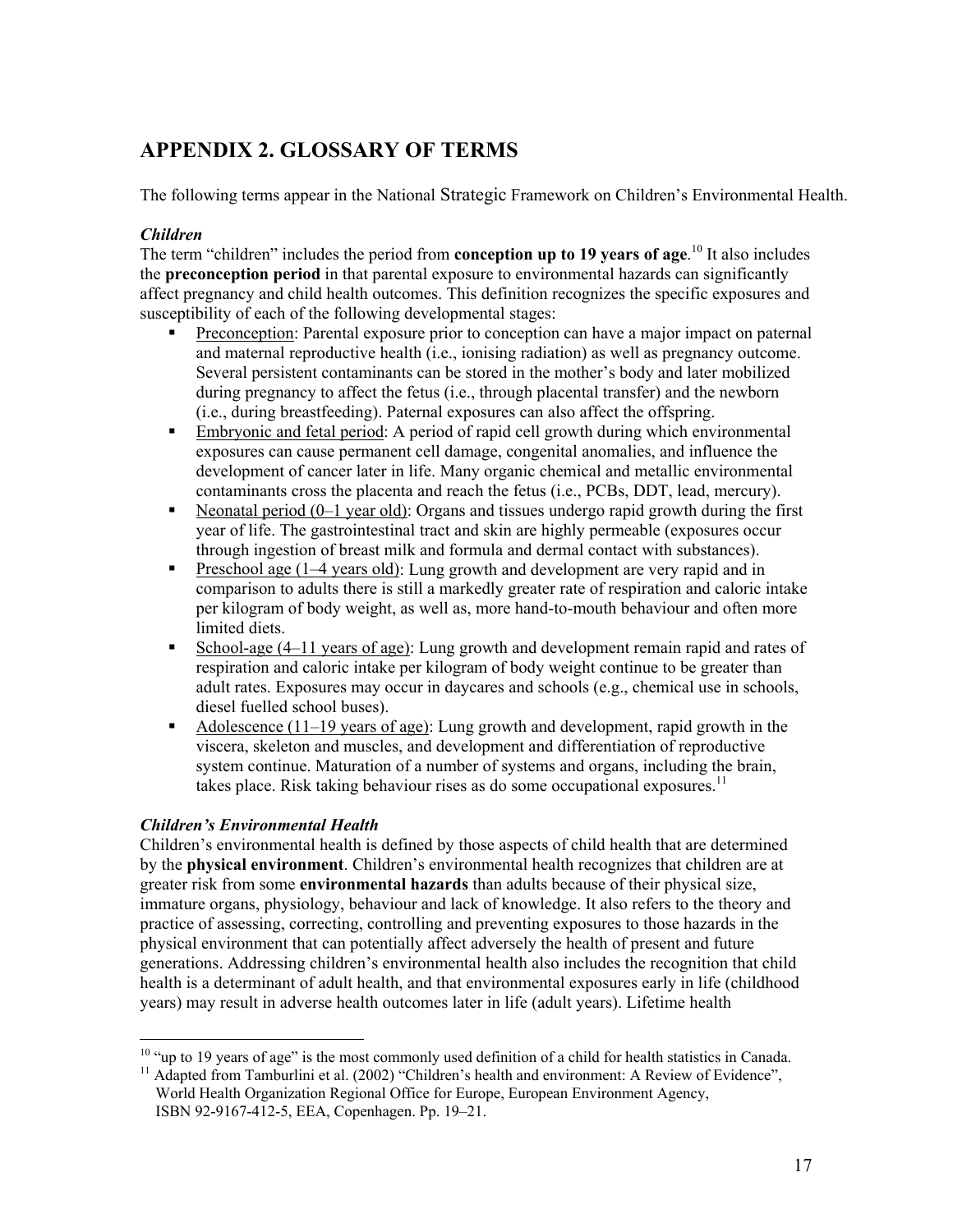implications of exposures to environmental hazards in early years are only just beginning to be recognized. Some children are exposed to higher levels of contaminants than others because of where they live, their diet or their parent's occupations. Prevention of excess environmental exposures in children may help to alleviate future health care costs for aging populations.<sup>12 13</sup>

#### *Health*

Health can be defined as, "a state of complete physical, mental, and social well-being and not merely the absence of disease or infirmity".<sup>14</sup>

#### *Determinants of Health*

**Health** is influenced by a variety of factors, the main ones being genetic inheritance and the economic, social, psychological and physical environment in which individuals, families and communities live. These factors interact in complex ways, which may be specific for each disease and for specific individuals and population groups. Environmental exposures are a risk factor for many important chronic diseases, such as asthma and for infectious diseases, caused by organisms such as *E. coli*. Addressing the physical environment as a determinant of disease and ill-health in children does not imply a clear-cut separation between what is "environmental" and what is not, and between what is "social" and what is not, etc. On the contrary, a focus on health effects that are at least partially attributable to the physical environment, contributes to a more comprehensive view of the complex and multiple determinants of health. The determinants of health as defined by the World Health Organizations<sup>15</sup> are illustrated below:



<sup>12</sup> Organization for Economic Co-operation and Development, *Environmental Outlook*  (Paris: OECD, 2001), 253.

 $\overline{a}$ 

<sup>&</sup>lt;sup>13</sup> Wigle, D. T., Arbuckle, T. E., Walker, M., Wade, M., Liu, S., and Krewski, D. 2007. Child health and environmental contaminants. *J. Toxicol. Environ. Health B.* 14 Preamble to WHO constitution. 1948.

<sup>&</sup>lt;sup>15</sup> Health Canada, 2004. Canadian Handbook On Health Impact Assessment – Volume 1: The Basics. www.hc-sc.gc.ca (go to Environmental and Workplace Health and then Environmental Health Assessment on the web page).